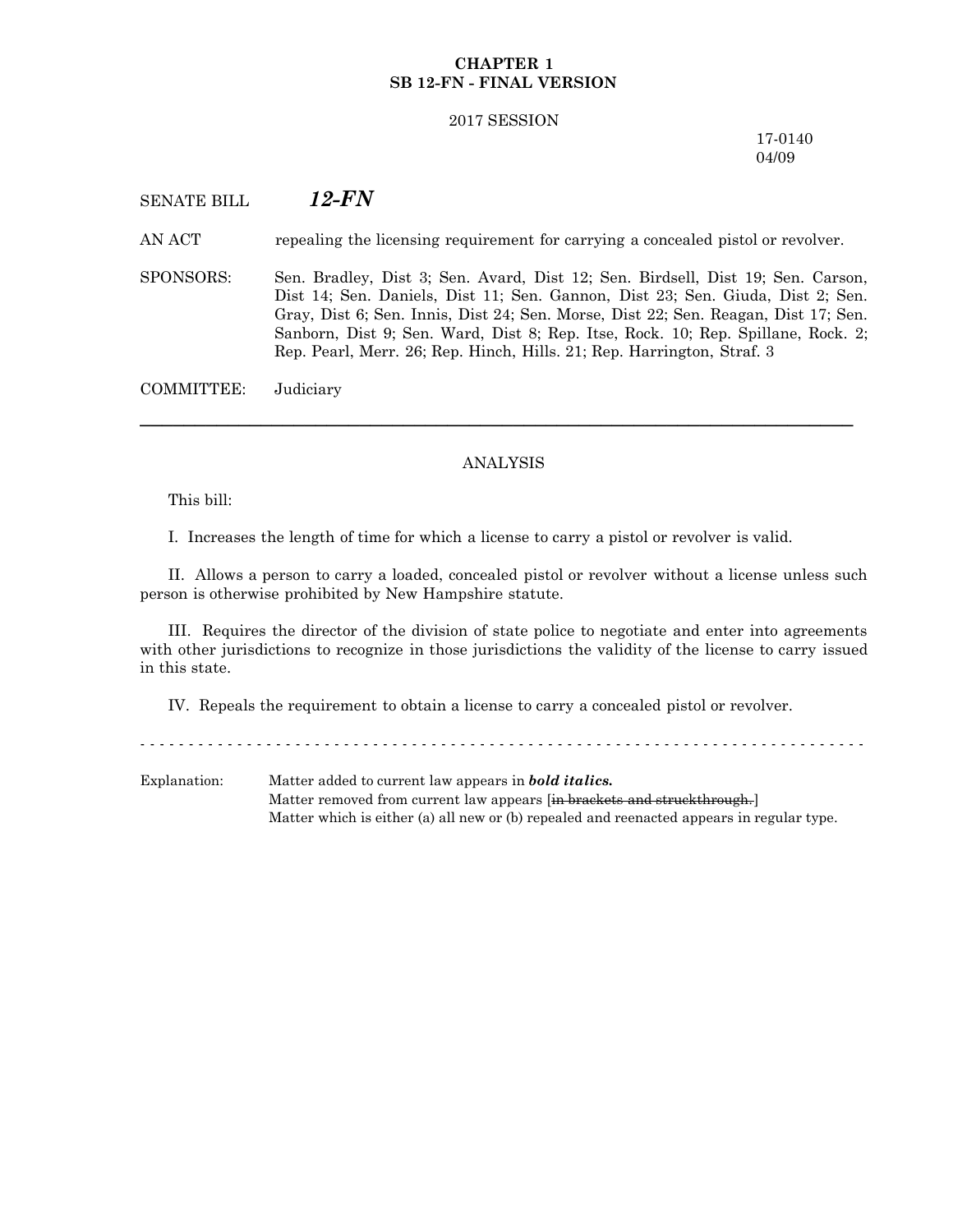## **CHAPTER 1 SB 12-FN - FINAL VERSION**

#### 17-0140 04/09

#### STATE OF NEW HAMPSHIRE

*In the Year of Our Lord Two Thousand Seventeen*

AN ACT repealing the licensing requirement for carrying a concealed pistol or revolver. *Be it Enacted by the Senate and House of Representatives in General Court convened:*

1:1 Pistols and Revolvers; License to Carry. Amend RSA 159:6 to read as follows: 1

159:6 License to Carry. 2

I.(a) The selectmen of a town, the mayor or chief of police of a city or a full-time police officer designated by them respectively, the county sheriff for a resident of an unincorporated place, or the county sheriff if designated by the selectmen of a town that has no police chief, upon application of any resident of such town, city, or unincorporated place, or the director of state police, or some person designated by such director, upon application of a nonresident, shall issue a license to such applicant authorizing the applicant to carry a loaded pistol or revolver in this state for not less than [4] *5* years from the date of issue, if it appears that the applicant has good reason to fear injury to the applicant's person or property or has any proper purpose, [and that the applicant is a suitable person to be licensed] *unless the applicant is prohibited by New Hampshire or federal statute from possessing a firearm*. Hunting, target shooting, or self-defense shall be considered a proper purpose. The license shall be valid for all allowable purposes regardless of the purpose for which it was originally issued. 3 4 5 6 7 8 9 10 11 12 13 14

(b) The license shall be in duplicate and shall bear the name, address, description, and signature of the licensee. The original shall be delivered to the licensee and the duplicate shall be preserved by the people issuing the same for [4] *5* years. When required, license renewal shall take place within the month of the [fourth] *fifth* anniversary of the license holder's date of birth following the date of issuance. The license shall be issued within 14 days after application, and, if such application is denied, the reason for such denial shall be stated in writing, the original of which such writing shall be delivered to the applicant, and a copy kept in the office of the person to whom the application was made. The fee for licenses issued to residents of the state shall be \$10, which fee shall be for the use of the town or city granting said licenses; the fee for licenses granted to out-of-state residents shall be \$100, which fee shall be for the use of the state. The director of state police is hereby authorized and directed to prepare forms for the licenses required under this chapter and forms for the application for such licenses and to supply the same to officials of the cities and towns authorized to issue the licenses. *The form shall require no more information than was required on the state of New Hampshire application for pistol/revolver license, form DSSP 85, as revised in December 2009.* No other forms shall be used by officials of cities and towns. The cost of the forms shall be paid out of the fees received from nonresident licenses. 15 16 17 18 19 20 21 22 23 24 25 26 27 28 29 30